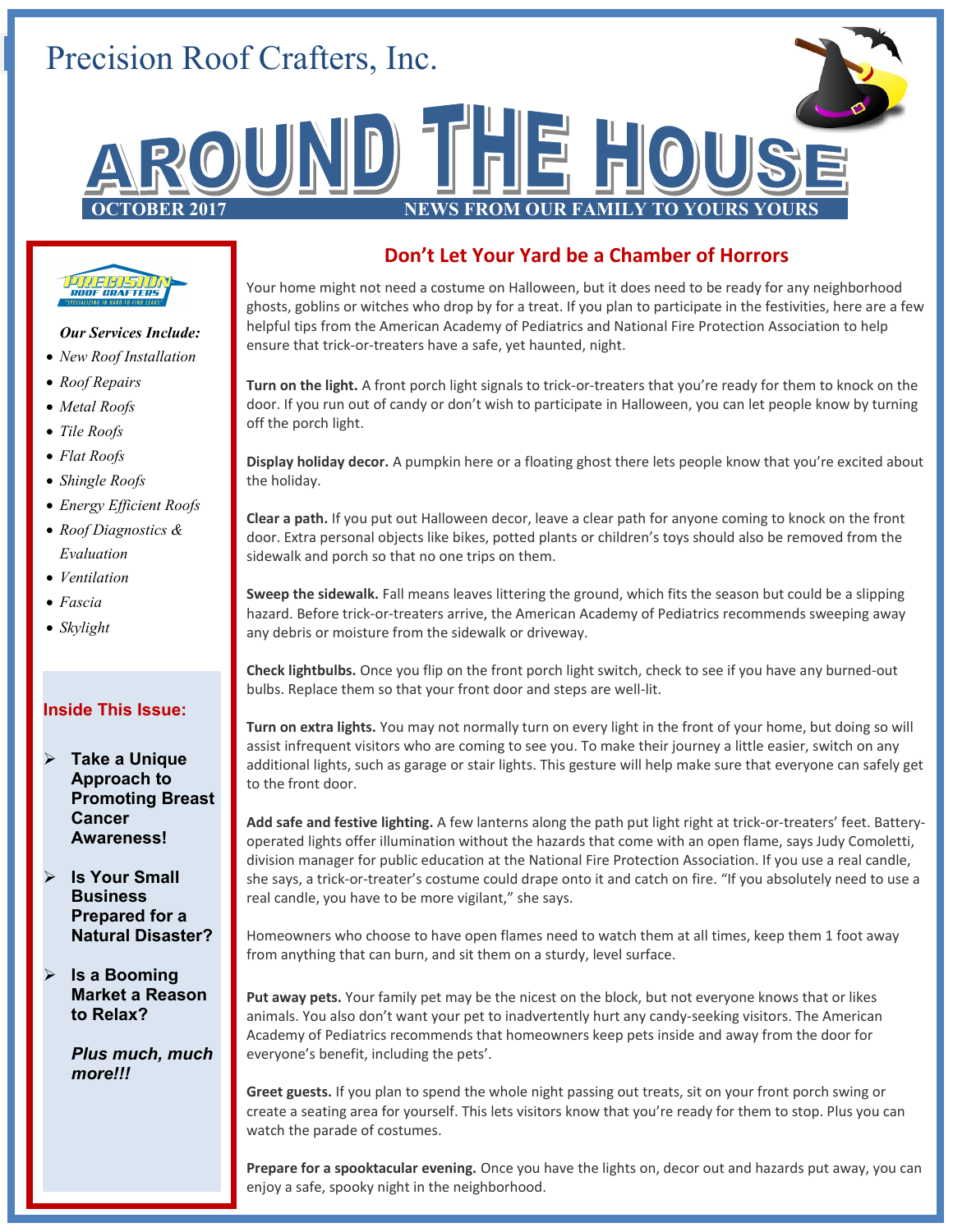#### Page 2

#### **6 Unique Ways to Promote Breast Cancer Awareness**

October is recognized as National Breast Cancer Awareness Month. According to the American Cancer Society, it's estimated that [234,190](http://www.cancer.org/acs/groups/content/@editorial/documents/document/acspc-044552.pdf)  [new cases](http://www.cancer.org/acs/groups/content/@editorial/documents/document/acspc-044552.pdf) of breast cancer, including both males and females, will occur in the US in 2015. Breast cancer ranks second as a leading cause of cancer death in women (after lung cancer).

While these facts may sound scary, rest assured that deaths due to breast cancer have [steadily decreased since 1989](http://www.cancer.org/acs/groups/content/@editorial/documents/document/acspc-044552.pdf) due to improvements in both early detection and treatment.

Want to help that number continuously go down? Below are some unique ways to give back and raise awareness this October.

- **1. Put on a bright face.** Clinique, like other skin care lines, promotes a donation with purchase of specific products. Buy their *[Dramatically](http://www.clinique.com/product/7502/38194/BCA/Great-Skin-Great-Cause/2015)  [Different Moisturizing Lotion](http://www.clinique.com/product/7502/38194/BCA/Great-Skin-Great-Cause/2015)* (includes a \$10 donation and key charm) or Cheek Pop blush in *[Berry Pop](http://www.clinique.com/product/4323/38193/Just-Arrived/Pink-with-a-Purpose-Cheek-Pop/2015)* with a special pink cosmetic pouch (includes a \$4 donation). Both help your skin look its best, and help raise awareness towards Breast Cancer. Eos also has an affordable but helpful *[limited edition lip balm and hand lotion pack](http://evolutionofsmooth.com/limited-edition/2014-eos-bca-collection.html)*. A portion of the proceeds will benefit breast cancer research.
- **2. Go to lunch.** Many places will have promotions by donating a portion of proceeds to raise awareness and end breast cancer. *[Chomp](http://www.yelp.com/biz/chomp-eatery-and-juice-station-santa-monica-2)  [Eatery & Juice Station](http://www.yelp.com/biz/chomp-eatery-and-juice-station-santa-monica-2)* located in Santa Monica will donate a portion of proceeds with purchase of any pink lid coffee cup or mason jar smoothie to the Susan G. Komen Foundation*.*
- *3.* **Accessorize.** *[Stella &Dot](http://www.stelladot.com/shop/en_us/search?q=breast+cancer)* has several jewelry pieces that if purchased donate to Women's Cancer Research, including a survivor charm that can be custom engraved with a name or date on the back.
- *4.* **Volunteer.** You don't need to make a purchase to help the fight to end Breast Cancer. Join Susan G. Komen, or any other organization, in volunteering at races, fundraisers, or other local events, or even help raise awareness by sharing your story. To find out which opportunity would be the best fit for you, visit the Susan G. Komen *[Volunteer site](http://ww5.komen.org/GetInvolved/Participate/Volunteer/Volunteer.html)*.
- **5. Hashtag.** It may sound silly, but simply sharing articles or pictures, or hashtagging #BreastCancerAwarenessMonth on social media accounts will help alert those around you to more information on prevention and facts surrounding breast cancer. Every little act helps!
- 6. Wear pink. [Wear it Pink](http://wearitpink.org/) is an organization based in the UK that promotes wearing pink on October 23<sup>rd</sup> amongst other things to help raise awareness. Whether you wear pink on the 23<sup>rd</sup> or not, it may be a great idea to designate a specific day to wear pink at work or school, or throw a fun pink-themed get-together to help support the cause (#wearitpink).



Just for Fun

1. May - Bean - Flag 2. Lamb - Pork - Karate 3. Road - Weather - Treasure 4. Penguin - Kiwi - Ostrich 5. Bad T.V. Shows - Stamps - Checks 6. Sheets - Books - Rolls 7. Chips - Sweet - Spears 8. Right - Love - Bermuda 9. Buck - Baby - Wisdom 10. Crab - Caramel - Candy

#### **COMMONYMS**

What's a commonym you ask? A commonym is group of words that have a common trait in the three words/items listed. For example: A car - A tree - An elephant … they all have trunks. These will make you think!

Answers on page 8

What do they teach in witching school? Answer on page 8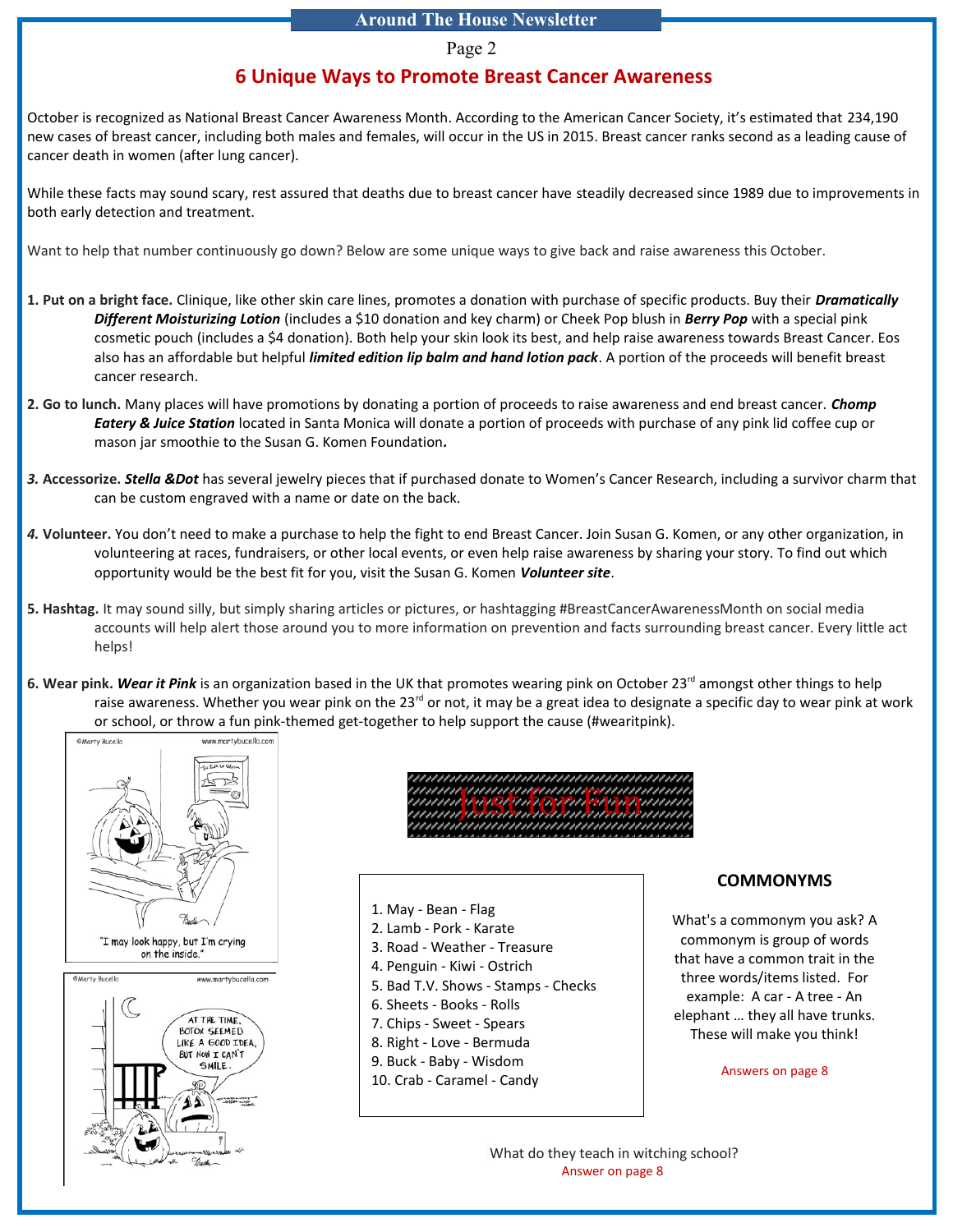Page 3

# *Precision Roof Crafters, Inc.*

## **October Is:**

- **Breast Cancer Awareness Month**
- **Adopt a Shelter Dog Month**
- **National Diabetes Month**
- **National Pizza Month**
- **Popcorn Popping Month**
- **Cookie Month**
- **AIDS Awareness Month**
- **Halloween Safety Month**
- **Seafood Month**

## **Store Tropical Bulbs**

The growing season might be over, but you don't have to say goodbye to your tropical plants. With a little effort, you can have twice as many next spring, and you won't have to spend a lot of money to do it. You can store the bulbs.

For those who have a special liking for elephant ears, cannas, gladioli, dahlias, begonias, caladium, and other exotics, here's how to save bulbs from the winter cold.

After foliage has dried back from the first light frost, trim the top growth, then gently dig up each bulb and brush off excess soil. Discard any that are dried out or rotted.

Spray each bulb with a protective fungicide such as Concern Copper Soap and allow to dry. Keep bulbs in a warm, dry area for a week to ease them into dormancy.

Store the bulbs in a cardboard box. Cover the bottom with newspaper and place the bulbs so they don't touch each other. Cover with peat moss, then make another layer.

Most bulbs prefer a 45 to 55 degree temperature range. Begonias, gladioli, and cannas prefer 50 to 60 degrees.

## **Hurricane Harvey Highlights Small Business Risk**

The devastation left by Hurricane Harvey is a good reminder to small business owners that preparing for disaster is essential.

Catastrophic hurricanes claim close to 40 percent of small businesses, according to FEMA.

It can take years for even the most prosperous businesses to recover. Most Mom-and-Pop operations running on the edge never reopen.

According to a 2016 study by Harvard Business Review, small and young businesses, already taking big financial risks, are notably unprepared for a disaster such as a hurricane.

The study focused on small and young business recovery one year after Hurricane Sandy in 2012.

Among its findings:

\* Many firms were uninsured. Nearly one-third of companies affected by Sandy had no insurance of any kind. Of firms less than five years old, about 60 percent were uninsured. Those that were insured found that their insurance covered none of their losses.

\* Businesses increased their debt load when they could. More businesses applied for credit after Sandy than received insurance payments.

\* Credit was often constrained. Firms unprepared for disaster found that their interest rates went up after Sandy. Smaller firms were unable to secure credit because they did not meet the requirements, according to an informal survey by the New York Daily News.

\* Community banks reduced lending. After Sandy, so many households and businesses were affected at once that small banks found loan defaults depleted capital. They were unable to lend.

The study concluded that risk analysis had to be made a strategic priority.

## **Roth IRAs not Meant for Emergencies**

Roth IRAs are unique retirement tools in that they allow the owner of the account to withdraw their original deposits from the account at any time without penalty. Because the accounts are funded with after-tax money, Uncle Sam doesn't have to worry about getting a cut as money moves in and out of the IRA. This feature could lead some people to use their Roth IRA as a sort of emergency fund if they have no other savings to draw from.

According to The Simple Dollar, however, it is not a good idea to use the account in this way because most of the gains will be lost with a withdrawal and only so much can be contributed over a lifetime. Say that a 25 year-old deposited the \$5,000 yearly limit and wanted to see how much this would turn into when they retire in 40 years. At 7 percent interest compounded annually, there will be \$74,872 when they turn 65. Taking that \$5,000 back out when they are 30 to cover an emergency will result in only \$21,489 over the same time frame. Taking money out early might sound good in the short term, but it will be disastrous for long-term financial security.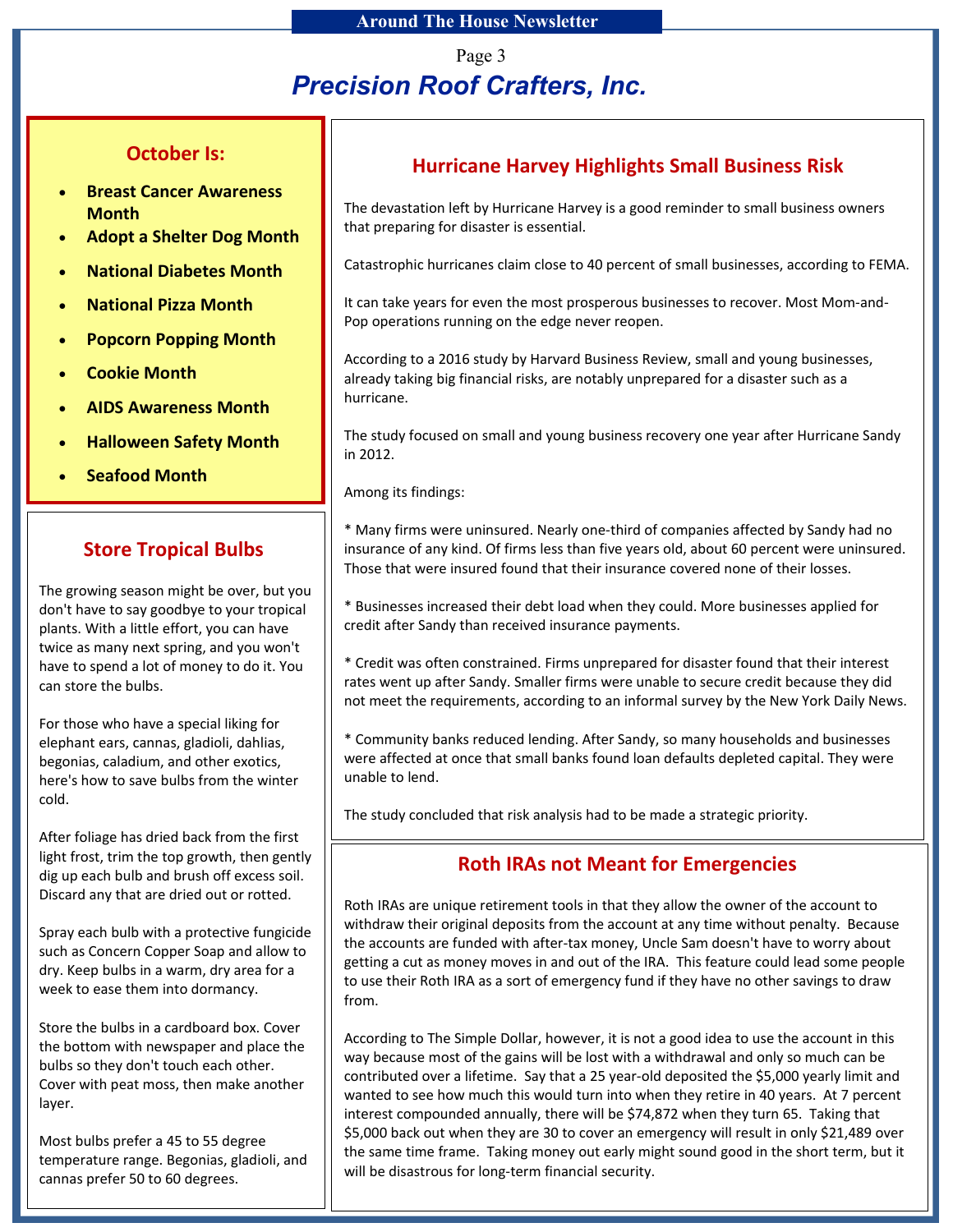Page 4

|   |                | 1              |                         | 9              |               |                          |                          | 6                        |
|---|----------------|----------------|-------------------------|----------------|---------------|--------------------------|--------------------------|--------------------------|
|   |                | 8              | $\frac{5}{1}$           |                | 6             |                          | $\overline{\mathcal{A}}$ |                          |
|   |                |                | $\overline{8}$          |                |               |                          | $\overline{\mathbf{2}}$  |                          |
|   |                |                |                         |                | $\frac{2}{4}$ | 3                        |                          | $\overline{\mathcal{A}}$ |
|   | 9              |                | 3                       |                |               |                          | $\overline{7}$           |                          |
| 3 |                | $\overline{2}$ | $\overline{\mathbf{1}}$ |                |               |                          |                          |                          |
|   | 6              |                |                         |                | 9             |                          |                          |                          |
|   | $\overline{7}$ |                | 6                       |                | 5             | $\overline{\mathcal{A}}$ |                          |                          |
| 8 |                |                |                         | $\overline{2}$ |               | $\overline{9}$           |                          |                          |

## **Sudoku**

**To solve a sudoku, you only need logic and patience. No math is required. Simply make sure that each 3x3 square region has a number 1 through 9 with only one occurrence of each number.**

**Each column and row of the large grid must have only one instance of the numbers 1 through 9.**

**The difficulty rating on this puzzle is easy.**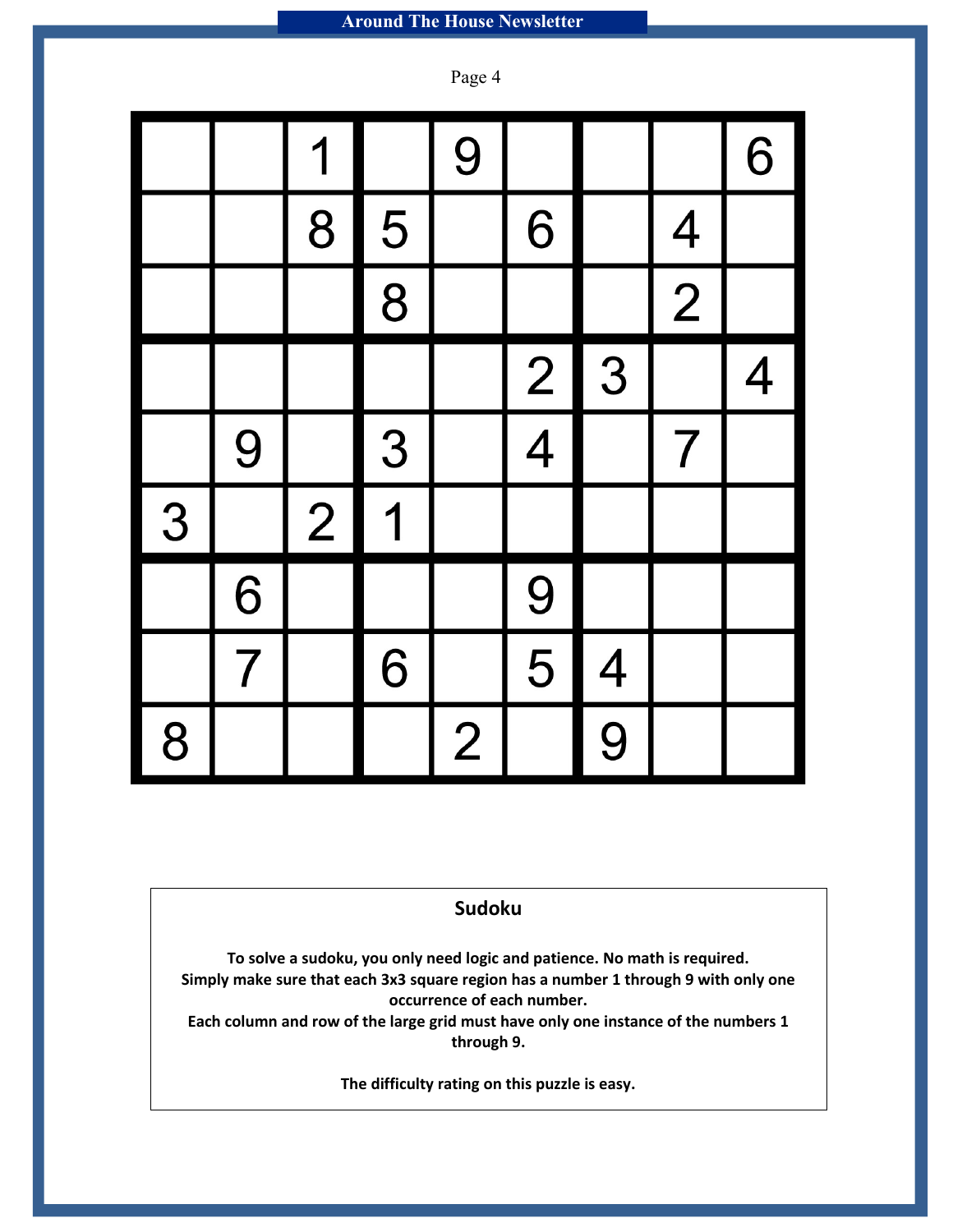Page 5

#### **WE WELCOME THIS MONTH'S NEW CLIENTS TO THE " PRECISION ROOF CRAFTERS" FAMILY**

**Here are some of our new clients that became members of the "Precision Roof Crafters' Family" this past month. I'd like to welcome you and wish you all the best!**

David T., Houston \* Brad K., Houston \* Kyle K., Spring \* Valerie T., Houston

*We are giving recognition to our new clients and our superb friends who are kind enough to refer their neighbors and relatives to us.*

## **Should You Relax When the Market Booms?**

People get nervous when the stock market crashes. They relax when it is high.

And it is high. The market has been reaching landmark highs for months and 401(k)s are loading up on value.

The flip side is what goes up must come down and investors should be checking to see just how invested they are in the stock market.

Quoted by the Associated Press, Fidelity Investments vice president Jeanne Thompson, says you don't want to wait until the market drops to balance your portfolio.

According to Fidelity, 40 percent of savers who manage their own 401(k) accounts have a higher percentage of stocks than the company recommends.

In fact, from 6 to 9 percent of investors have all their money in stocks.

But, even if the market bulls on running hard, it's always best to balance accounts with stable investments like bonds.

Bonds aren't nearly as fun right now because yields are low, but they are stable and that's a good thing if the market suddenly takes a 10 percent hit.

Workers far from retirement can afford to take some risks and ride out the current joyride.

Those within a decade of retirement need their portfolios in 61 percent stocks.

For those 30 years away from retirement, a mix of U.S. and foreign stocks could be as high as 88 percent.

The key is to consider how comfortable you would be with a 10 percent move down in the market. Then adjust your portfolio accordingly.

## **Fire Prevention Week (10/8 – 10/14)**

A lot of things are annoying: Long meetings, traffic jams, tax forms. And fire drills. The truth is one can't ignore annoying things because the consequences are usually catastrophic. In the case of fire drills and fire safety, this is exceptionally true.

Because we are safety oriented, fire isn't an everyday threat. We've built our infrastructure and environments so that we can have some peace of

In office buildings and plants, it is essential to have open exits and essential that people know where they are.

mind. And this also becomes the problem.

One oft-cited case from 1991 tells a tragic story of locked doors, obstructed exits and no fire plan. The case involved a food products company. Oil from a hydraulic line leaked out a few feet from a naturalgas fired cooker. The blaze blew up instantly, trapping workers who couldn't get out locked or obstructed doors. No fire suppression system was in place and exits were far from work stations. Out of 90 employees, 25 died and an additional 54 were injured, according to OSHA.

While this was an exceptionally tragic case, blocked exits and locked doors are possible to find in any location. Usually, these situations are easy to remedy and all it takes is a fire-safety attitude.

In fact, the threat of fire is highest during working hours. According to FEMA, non-residential building fires occur most frequently from 3 p.m. to 6 p.m.

An estimated 86,500 nonresidential building fires are reported to United States fire departments each year, according to FEMA. These fires cause an estimated 85 deaths, 1,325 injuries, and \$2.6 billion in property losses per year.

In workplace cases where the blaze is not contained, the most common areas for fires to occur is in vehicle storage areas or other storage areas. Electrical malfunctions and cooking areas follow closely as areas of ignition.

Regardless of where a fire starts, the key is knowing how to escape a building.

Don't ignore the occasional, and annoying, fire drill. The consequences can be catastrophic.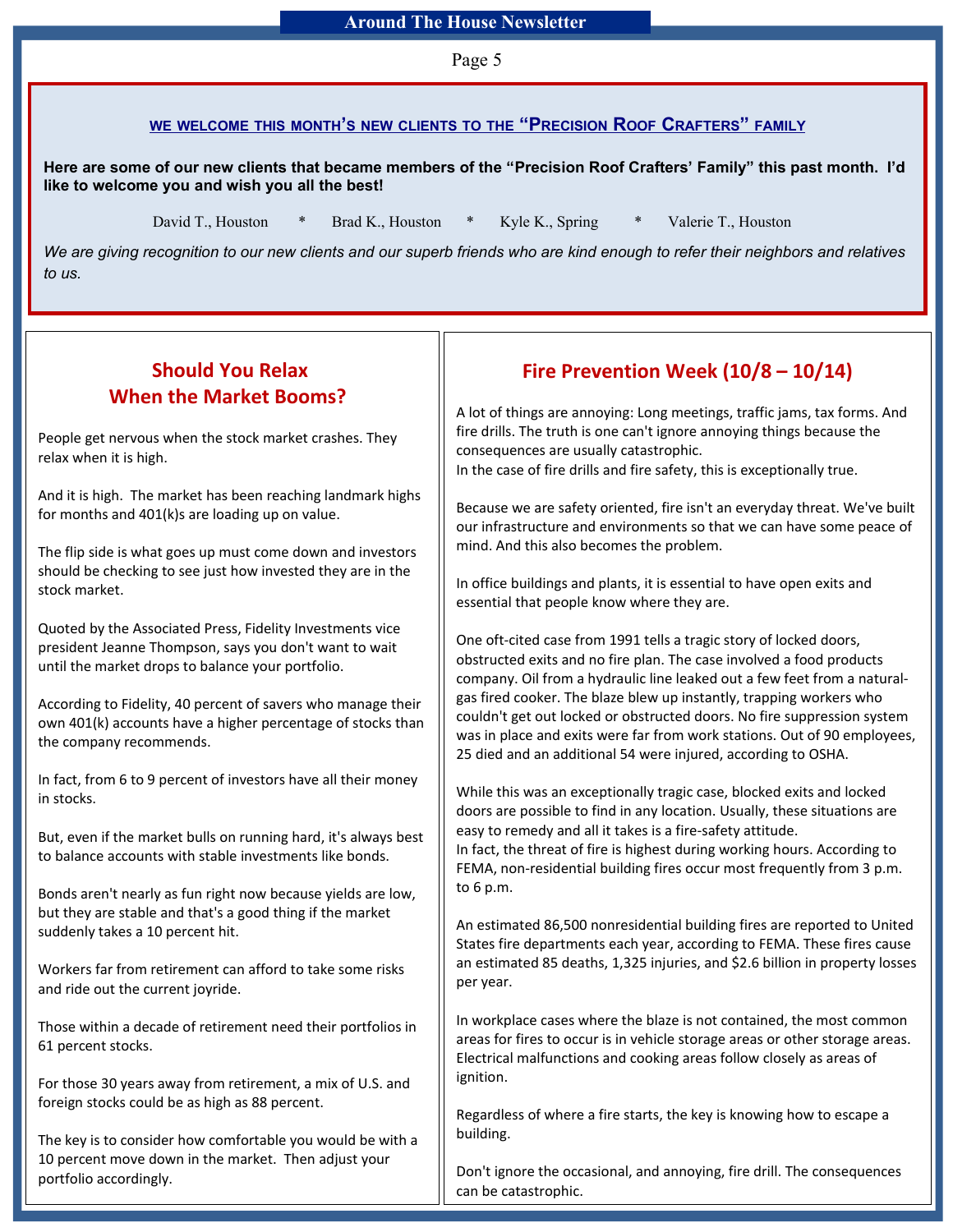Page 6

## **Seafood Linguine**

#### **Ingredients**

- 1 pound linguine pasta
- ½ cup olive oil
- ½ cup butter
- 4 cloves garlic, minced
- 1 pound bay scallops
- 1 pound medium shrimp, peeled and deveined
- 1 (8 ounce) bottle clam juice
- 1/3 cup chopped sun-dried tomatoes
- ¼ cup chopped fresh parsley
- 2 ½ teaspoons lemon zest
- ¼ teaspoon salt
- ¼ teaspoon crushed red pepper flakes



## **Directions**

- 1. Bring a large pot of lightly salted water to a boil. Add pasta and cook for 8 to 10 minutes or until al dente; drain.
- 2. In a large skillet add the olive oil and butter. Heat until butter is melted. Add the garlic and sauté until tender.
- 3. Add the scallops and shrimp. Cook until shrimp is pink, about 10 minutes. Add clam juice, salt and pepper. Cook for 3 minutes more.
- 4. To the cooked pasta add the tomatoes, parsley and lemon zest, toss. Pour seafood mixture over the linguini, serve immediately.

Source: Allrecipes.com

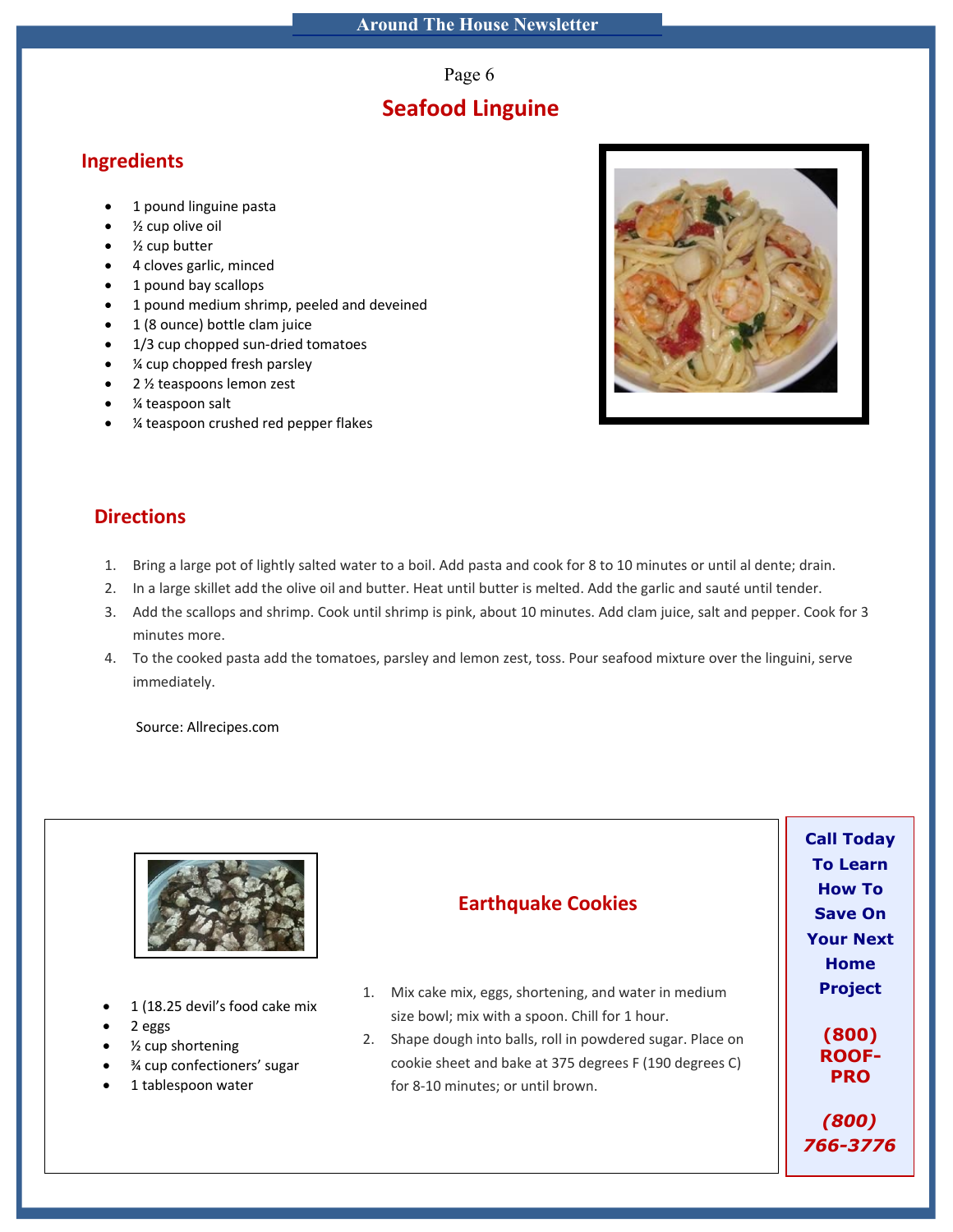Page 7

## **Client of the Month!**

Every month we choose a (insert your company name here) Client of the Month. It's just our way of saying thanks and giving a little recognition to our good friends and clients who help support us!

This month's client of the month is the **Rosemary S.**! Congratulations **Rosemary wins a Gift Card!**

You can be the client of the month too! Watch for your name here in an upcoming month! You can be the client of the month too!

## **SEND A REFERRAL: GET A PRIZE**

For every referral you send our way that becomes a client, you will receive a gift from our company:

#### "A \$25 Pre-Paid American Express Gift Card"

By referring your family, friends & neighbors, you've helped our business grow. Offering these special rewards is our way of saying, "**Thank you, you're the best!**"

Without you, we couldn't do what we do. To take advantage of our Referral Reward Program, just fill out the enclosed referral sheet and either fax or send it in. That's all there is to it!

#### **ROCKET REFERRAL REWARD PROGRAM!**

If you use this form, we will be able to make sure you get credit for all of your referrals when they become clients. If you have any questions, just give us a call at (insert your phone number).

| Referrals: If you run out of room, please feel free to use a separate sheet of paper. |                                                                                                         |
|---------------------------------------------------------------------------------------|---------------------------------------------------------------------------------------------------------|
|                                                                                       |                                                                                                         |
|                                                                                       |                                                                                                         |
|                                                                                       |                                                                                                         |
|                                                                                       |                                                                                                         |
|                                                                                       |                                                                                                         |
|                                                                                       |                                                                                                         |
|                                                                                       |                                                                                                         |
|                                                                                       |                                                                                                         |
| Yes! Feel free to use my name as a reference when you contact the referrals!          | Fax To: 713.334.4458<br>Email To: info@roofprohouston.com Mail To: 3919 Jeanetta St., Houston, TX 77063 |